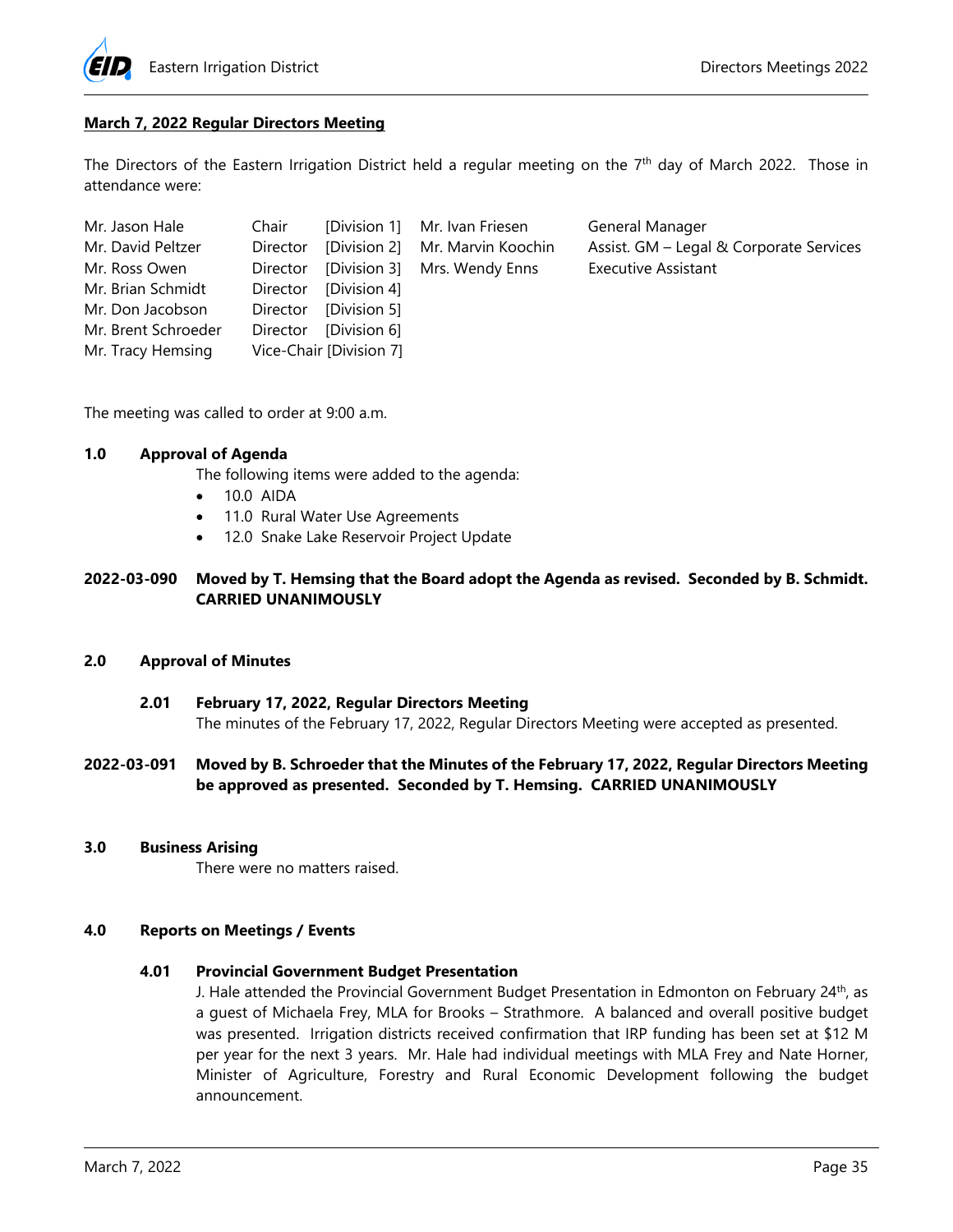

[9:08 a.m. J. Latrace, MNP entered the meeting.]

### **5.0 Financial Report**

J. Latrace presented the following Financial Report.

# **5.01 Financial Statements to January 31, 2022**

The financial statements to January 31, 2022, were reviewed, noting the following overall:

- YTD revenues total about \$14.9 million and are showing over YTD budget. EIDNet and Oil & Gas revenues are ahead of budget, and it is projected the remaining revenues will be under budget until summer.
- YTD net operating expenses total about \$9.7 million and are sitting well below the pro-rated YTD budget as most of the budgeted expenses are not realized until spring/summer.
- YTD potential transfer to the Irrigation Works Fund is about \$5.17 million.

A number of questions were responded to by Administration and Mr. Latrace.

# **2022-03-092 Moved by R. Owen that the Board approve the Financial Statements to January 31, 2022, as presented. Seconded by D. Peltzer. CARRIED UNANIMOUSLY**

[9:23 a.m. J. Latrace exited the meeting; R. Gagley entered.]

## **6.0 Operations**

I. Friesen presented the following Operations Report.

#### **6.01 Snowpack Report**

Snowpack sites continue to show accumulation and are tracking well above the upper quartile.

# **6.02 Set Water Delivery Date**

A water delivery date of May  $5<sup>th</sup>$  was recommended, which is within the typical timeframe. Conditions will be evaluated as they unfold, with the delivery date adjusted as needed and as can be accommodated by the system and weather conditions. Operations will start building pool in late March to start diversions April  $1<sup>st</sup>$  if weather conditions allow. This early diversion is to ensure Lake Newell Reservoir can be filled to operating levels in time for delivery as it was left at a lower than normal winter level this past year to accommodate construction. A short discussion followed.

# **2022-03-093 Moved by D. Peltzer that the earliest date for Water Delivery to the farmers be set at May 5, 2022. Seconded by B. Schroeder. CARRIED UNANIMOUSLY**

# **7.0 Engineering**

R. Gagley presented the following Engineering Report.

# **7.01 Project Status**

With only 5 weeks left in the construction season, crews are working hard to get all the capital projects complete. The north crew anticipates finishing 08-B Springhill Extension on March 7, and then moving to the Scott Pipeline Project to install 3 km of 42" pipe. From there, the crew will head to the 01-C Springhill pump station to complete the tie-in of the new Rock Lake Reservoir pressure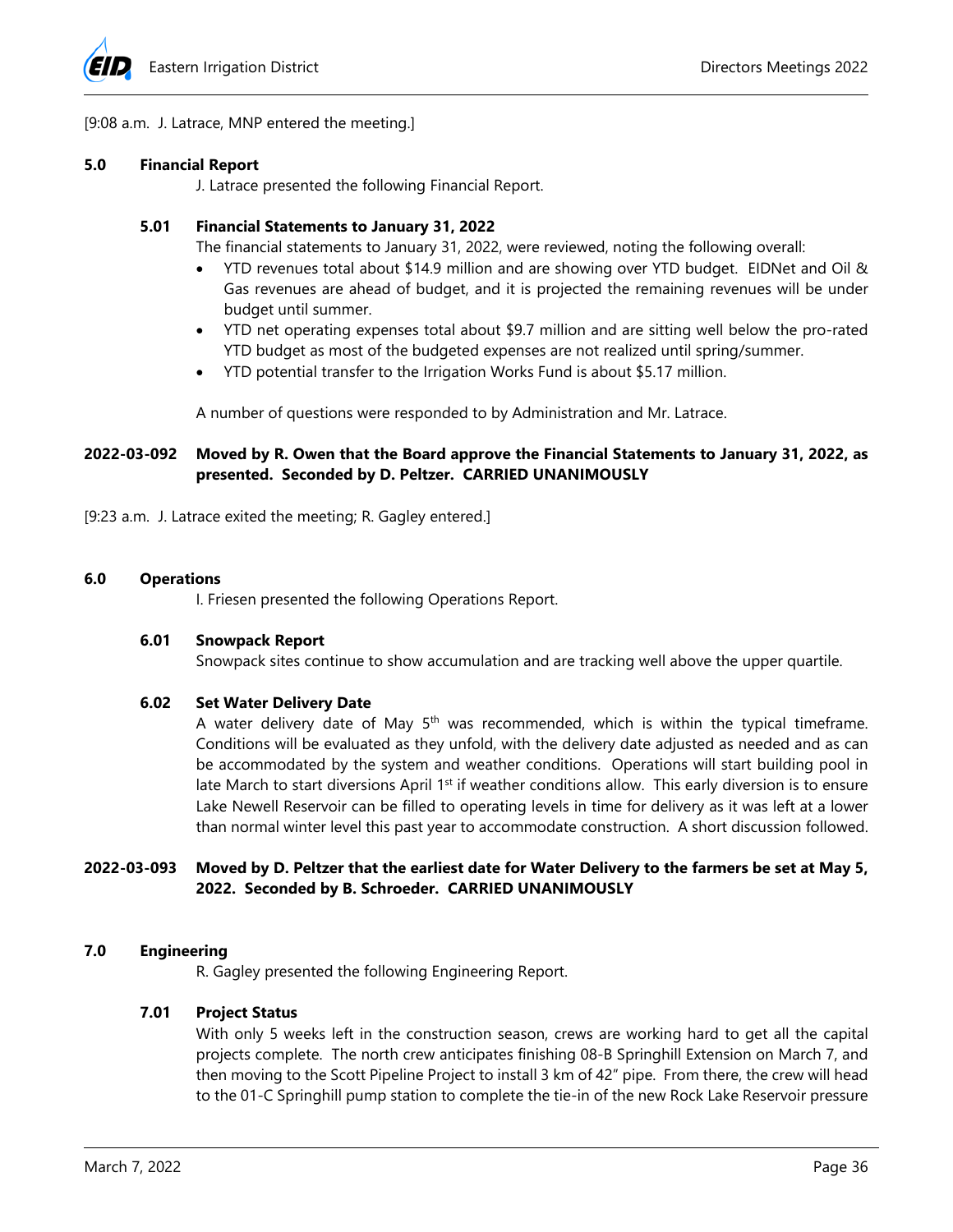station. The south crew foresees finishing the last 3 km on the Scott Pipeline and then moving to 13-H West Bantry to complete the 900 m pipeline project. A number of questions were responded to by Mr. Gagley.

| <b>EID CAPITAL CONSTRUCTION PROJECTS</b>                                                              |                         |  |  |
|-------------------------------------------------------------------------------------------------------|-------------------------|--|--|
| <b>Project</b>                                                                                        | <b>Status</b>           |  |  |
| <b>EARTHWORKS</b>                                                                                     |                         |  |  |
| West Bantry Canal - Phase 2                                                                           | - 100% complete         |  |  |
| 02 Bow Slope                                                                                          | - interim work complete |  |  |
| <b>PIPELINE</b>                                                                                       |                         |  |  |
| <b>Scott Pipeline</b>                                                                                 | - 70% complete          |  |  |
| 08-B Springhill                                                                                       | - 85% complete          |  |  |
| 12 Springhill                                                                                         | - 100% complete         |  |  |
| - surveyed, approved, detailed design complete, ROW signed,<br>13-H West Bantry<br>will begin in 2022 |                         |  |  |

| <b>IRP PROJECTS</b>             |                |  |  |
|---------------------------------|----------------|--|--|
| <b>Project</b><br><b>Status</b> |                |  |  |
| <b>EARTHWORKS</b>               |                |  |  |
| <b>Bow Slope Canal</b>          | - 33% complete |  |  |

# **7.02 03 East Branch Pump Station Replacement Costs**

As follow up to the preliminary discussion held last month, pump station replacement costs for the 03 East Branch system were provided and the rehabilitation proposal further reviewed. It was requested that a tour of the project area be arranged, and Mr. Gagley in turn also offered photos and drone video footage.

# **7.03 IRP Annual Rolling 3-Yar Plan for 2022/23 to 2024/25 – Revised**

A revised Annual Rolling 3-Year Plan for the provincial government's Irrigation Rehabilitation Program, for the years 2022/23 to 2024/25, was presented. Previously approved by the Board in November 2021 to submit to Irrigation Council, West Bantry Canal – Phase 3, estimated at \$750,000 has been deemed not eligible for IRP funding, consequently staff have replaced it with 02 Bow Slope, estimated at \$3,325,000. West Bantry Canal – Phase 3 will stay slated for the 2022/2023 construction season but will be funded under the Capital Works Program. All finalized projects submitted for IRP funding are outlined as follows:

| <b>IRP Annual Rolling 3-Year Plan</b> |                                                      |                                        |  |  |
|---------------------------------------|------------------------------------------------------|----------------------------------------|--|--|
| Year                                  | <b>Project</b>                                       | <b>Estimated</b><br><b>Expenditure</b> |  |  |
| Proposed<br>Year 1 2022/23            | 02 Bow Slope                                         | \$3,325,000                            |  |  |
| Proposed<br>Year 2 2023/24            | Check Structure - One Tree Drain, NE 29-20-13 W4M    | \$225,000                              |  |  |
|                                       | Check Structure - One Tree Drain, SE 02-20-14 W4M    | \$225,000                              |  |  |
|                                       | Check Structure - 09-B Springhill, NW 03-21-16 W4M   | \$200,000                              |  |  |
|                                       | Check Structure - 03 Antelope Creek, NE 30-17-16 W4M | \$225,000                              |  |  |
|                                       | Check Structure - Antelope Creek, NW 27-17-17 W4M    | \$225,000                              |  |  |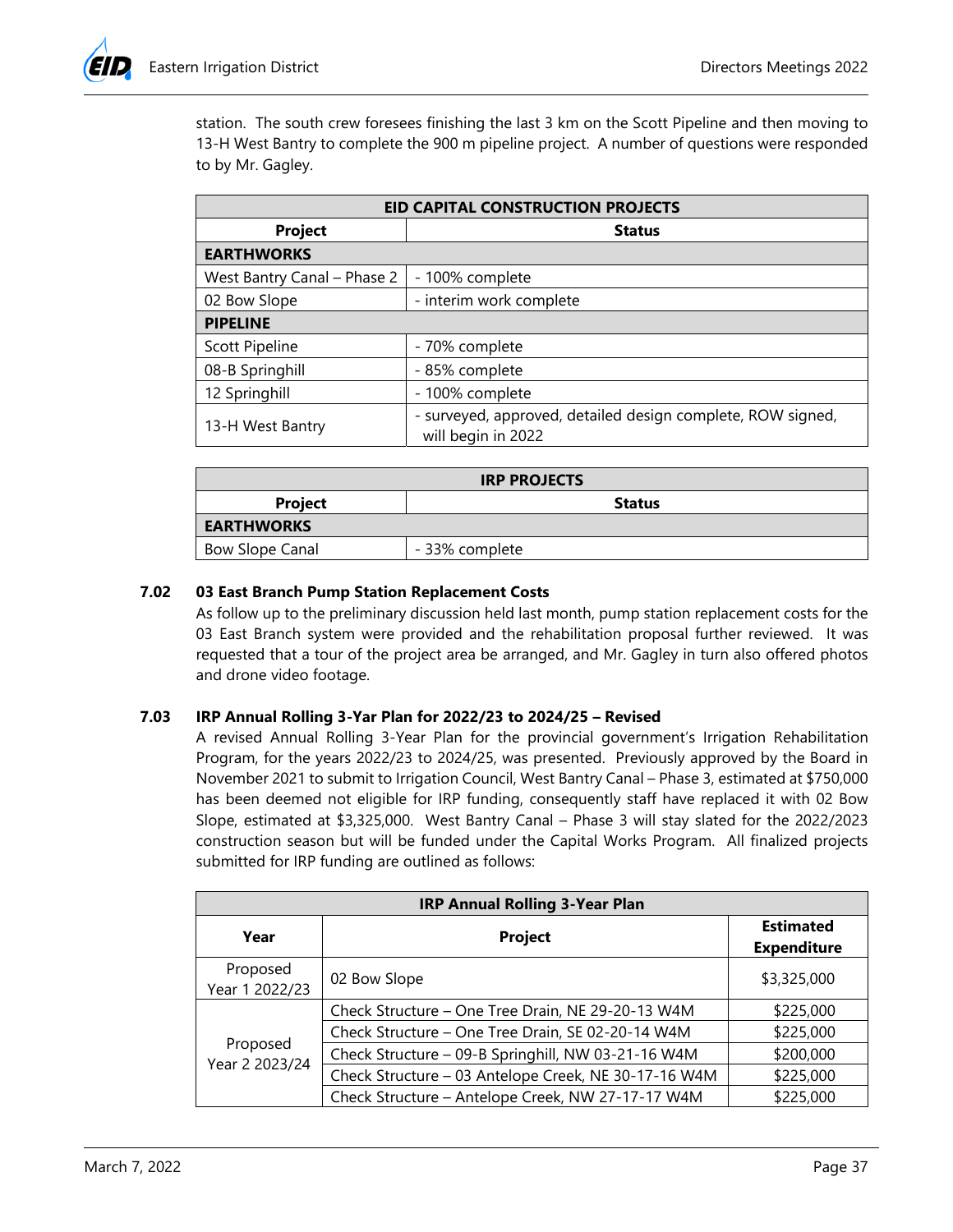

| Proposed       | Springhill<br>$\sim$ | 100,000 |
|----------------|----------------------|---------|
| Year 3 2024/25 |                      | ٦Ι,     |

# **2022-03-094 Moved by T. Hemsing that the Board approve the revised IRP Annual Rolling 3-Year Plan for the years 2022/23 to 2024/25 as presented. Seconded by B. Schmidt. CARRIED UNANIMOUSLY**

[9:51 a.m. R. Gagley exited the meeting; R. Moen entered.]

#### **8.0 EIDNet**

R. Moen presented the following EIDNet Report.

# **8.01 Monthly Report**

There have been no major issues since the last report. A number of questions were responded to by Mr. Moen, and once a response has been received, the Board will be updated as to whether EIDNet has been included in federal funding initiatives for fibre projects.

[9:56 a.m. – 10:02 a.m. Short break; R. Moen exited the meeting; N. Fontaine entered.]

## **9.0 Lands**

## **9.01 Lands, Oil & Gas**

N. Fontaine presented the following Lands, Oil & Gas Report.

# **9.01.1 Rolling Hills Shop / County of Newell Fire Hall**

The EID and Rolling Hills Fire Department have been sharing the District owned shop in Rolling Hills for several years. The Fire Department occupied 2 bays while the District used the third. In 2020, the County requested use of the 3<sup>rd</sup> bay to store a new rapid response unit. Through Board discussion it was decided to transfer land to the County including the existing EID shop, in exchange for the cost of a new storage building for the EID to be built on the remaining EID land. To reduce increased costs for renovation and expansion of the existing building, plans have been modified and proposed to the District, requesting that emergency units be able to enter and exit from the extended north end of the building, rather than modifying the west side. A number of questions were responded to by Mr. Fontaine.

# **2022-03-095 Moved by D. Peltzer that an easement be granted to the County of Newell for resituated vehicle access on the north end of the Rolling Hills Fire Hall. Seconded by B. Schmidt. CARRIED UNANIMOUSLY**

#### **9.02 Habitat, Wildlife & Access**

#### **9.02.1 2021 Partners in Habitat Development (PHD) – Annual Report**

During 2021, the Partners in Habitat Development program worked exclusively within the EID. The Annual Report was received as information.

[10:14 a.m. N. Fontaine exited the meeting; S. Connauton entered.]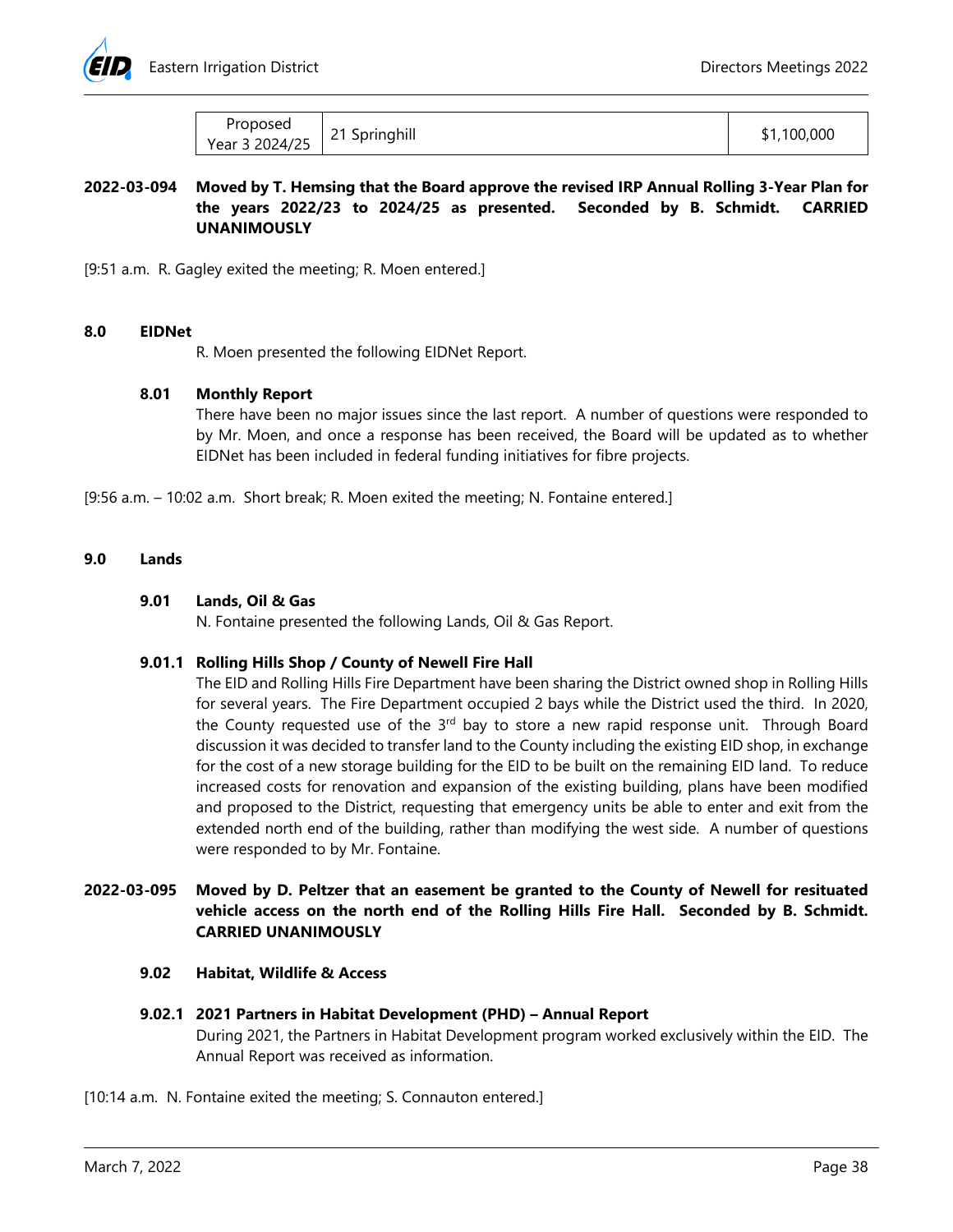

### **9.03 Assessment, Water & Lands**

S. Connauton presented the following Assessment, Water & Lands Report.

#### **9.03.1 Farm Improvement Grant Applications and Increases in Irrigation Acres Applications**

### **9.03.1.1 Budget Report**

| <b>FARM IMPROVEMENT GRANT BUDGET - MONTHLY REPORT</b>    |                          |           |  |
|----------------------------------------------------------|--------------------------|-----------|--|
| 2022 Farm Improvement Grant Budget as of October 1, 2021 | \$1,000,000              |           |  |
| 50/50 Cost-Shares                                        |                          |           |  |
| Paid                                                     | $\overline{\phantom{a}}$ | 8,932 >   |  |
| To be Completed                                          | $\prec$                  | 60,623 >  |  |
| Require Approval                                         | $\prec$                  | 0 >       |  |
| <b>Farm Improvement Grants</b>                           |                          |           |  |
| October through February (approved and paid)             | $\prec$                  | 221,415 > |  |
| March (require approval)                                 |                          | 13,991    |  |
| <b>Total Budget Remaining</b>                            |                          | 695,039   |  |

\*Total grants paid to date within the 2022 fiscal year is \$221,851.

## **Farm Improvement Grants**

For payment of irrigation acres purchased from the District, reimbursement for irrigation acres sold to the District, Farm Improvement grant categories, grant eligibility requirements, and other grant constraints, landowners may reference the current Capital Assets Charges Bylaw and Farm Improvement Policy, which are posted on the District's website.

#### **Converting to a More Efficient Method of Irrigation** *(wheels, pivot, sub-surface)*

#### **9.03.1.2 Flood to Pivot – Dirk & Alida Drost – Pt SW 27-14-14 W4M**

- Current Assessment: 41 acres (30 acres pivot from SE, 11 outside pivot area)
- Converting: 14 acres flood to wiper pivot (19 acre pivot with 3 acre overlap); (3 acres to be transferred within the irrigable unit and 2 acres purchased)
- New Assessment: 46 acres (30 acres pivot from SE, 16 corner wiper pivot)
- **2022-03-096 Moved by T. Hemsing that the Board approve the Farm Improvement for Dirk & Alida Drost for the conversion of 14 acres flood to wiper pivot in Pt SW 27-14-14 W4M. The Farm Improvement Grant available and payable to the Landowner is \$1,400 (14 acres x \$100/acre). The capital assets charge is \$1,900 (2 acres x \$950/acre). Seconded by B. Schmidt. CARRIED UNANIMOUSLY**
- **2022-03-097 Moved by T. Hemsing that the deduction of \$300/acre applied in June 2009 in S ½ 27-14-14 W4M be returned to Dirk & Alida Drost for 14 new efficiencies; 14 acres x \$300/acre = \$4,200. Seconded by B. Schmidt. CARRIED UNANIMOUSLY**

**Upgrades** *(panels, nozzles, drag hoses, replacement pivots, pumps)*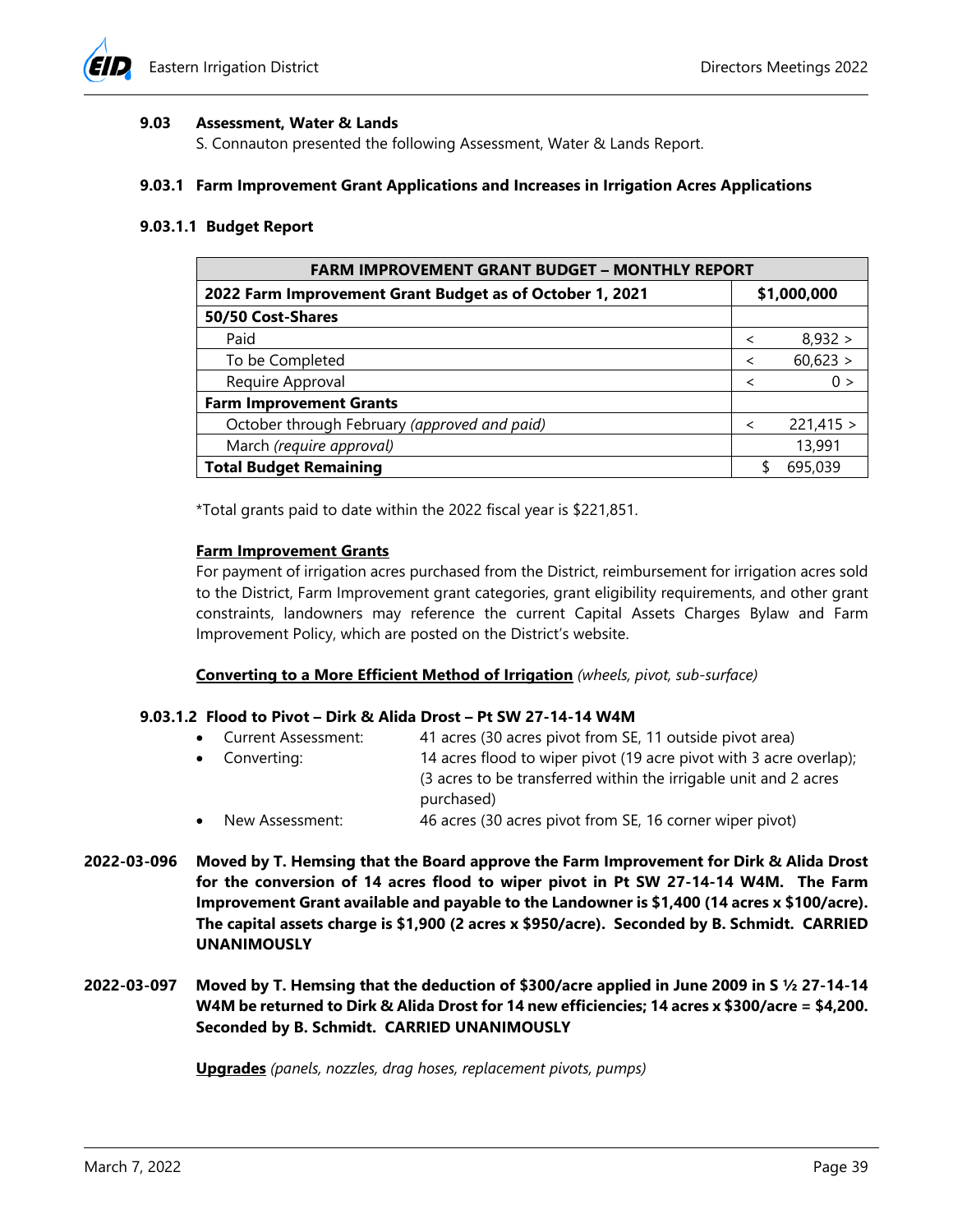# **9.03.1.3 Nozzles – 1442559 Alberta Ltd (Lee & Shirley Pickett) – NE 23-22-17 W4M**

- Previous Assessment: 78 acres
	- Previous Grant: \$4,680 (motion 2007-11-291)
- Current Assessment: 104 acres (22 acres purchased for farm improvement and 4 acres added through General Assessment)
- Installing: nozzles
- Assessment remains the same at 104 acres, all under pivot
- Parcel has reached its maximum grant funding
- **2022-03-098 Moved by D. Peltzer that the Board approve the Farm Improvement for 1442559 Alberta Ltd for the nozzles upgrade in NE 23-22-17 W4M purchased for \$4,720. The Farm Improvement Grant available and payable to the landowner is \$7,800 (78 acres x \$100/acre) less \$4,680 (previous grant) = \$3,120. Seconded by B. Schroeder. CARRIED UNANIMOUSLY**

## **9.03.1.4 Nozzles – Travis & Edith Simo – SW 01-22-17 W4M**

- Previous Assessment: 89 acres
- Previous Grant: \$2,670 (motion 2009-08-142)
- Current Assessment: 94 acres wiper pivot (5 efficiency acres added)
- Installing: nozzles
- Assessment remains the same at 94 acres, all under wiper pivot
- **2022-03-099 Moved by B. Schroeder that the Board approve the Farm Improvement for Travis & Edith Simo for the nozzles upgrade in SW 01-22-17 W4M purchased for \$5,271. The Farm Improvement Grant available to the landowner is \$8,900 (89 acres x \$100/acre) less \$2,670 (previous grant) = \$6,230; with the payable amount being \$5,271. Seconded by T. Hemsing. CARRIED UNANIMOUSLY**

#### **Increase in Irrigation Acres**

For payment of irrigation acres purchased from the District and full disclosure of the parameters in applying for irrigation acres, landowners may reference the current Capital Assets Charges Bylaw and Irrigation Acres Bylaw, which are posted on the District's website.

#### **9.03.1.5 Increase – Nelson & Charla Weaver – NE 06-16-13 W4M**

- Current Assessment: 132 acres (63 pivot, 69 wiper pivot)
- Proposal: add corner arm to wiper pivot; 7 additional acres required (infill)
- Efficiency Acres Gained: 0
- New Assessment: 139 acres (63 pivot, 76 wiper pivot with corner arm)
- Notes: project must be complete by March 31, 2023
- **2022-03-100 Moved by T. Hemsing that the Board approve the Increase in Irrigation Acres application for Nelson & Charla Weaver for 7 infill acres in NE 06-16-13 W4M. The capital assets charge is \$6,650 (7 acres x \$950/acre). Seconded by B. Schroeder. CARRIED UNANIMOUSLY** 
	- **9.03.2 Transfer & Alternate Parcel Transfer Snake Lake Land & Cattle Inc (Rod Johnson and Greg Johnson) and 1717866 Alberta Ltd (Reid & Marilyn Johnson) – various**

The landowners have requested to transfer 30 irrigation acres from SE 04-20-17 W4M and 21 irrigation acres from SW 09-20-17 W4M to NW 02-20-17 W4M to complete a proposed wiper pivot project. Operations has confirmed that there are no issues with the requested transfer.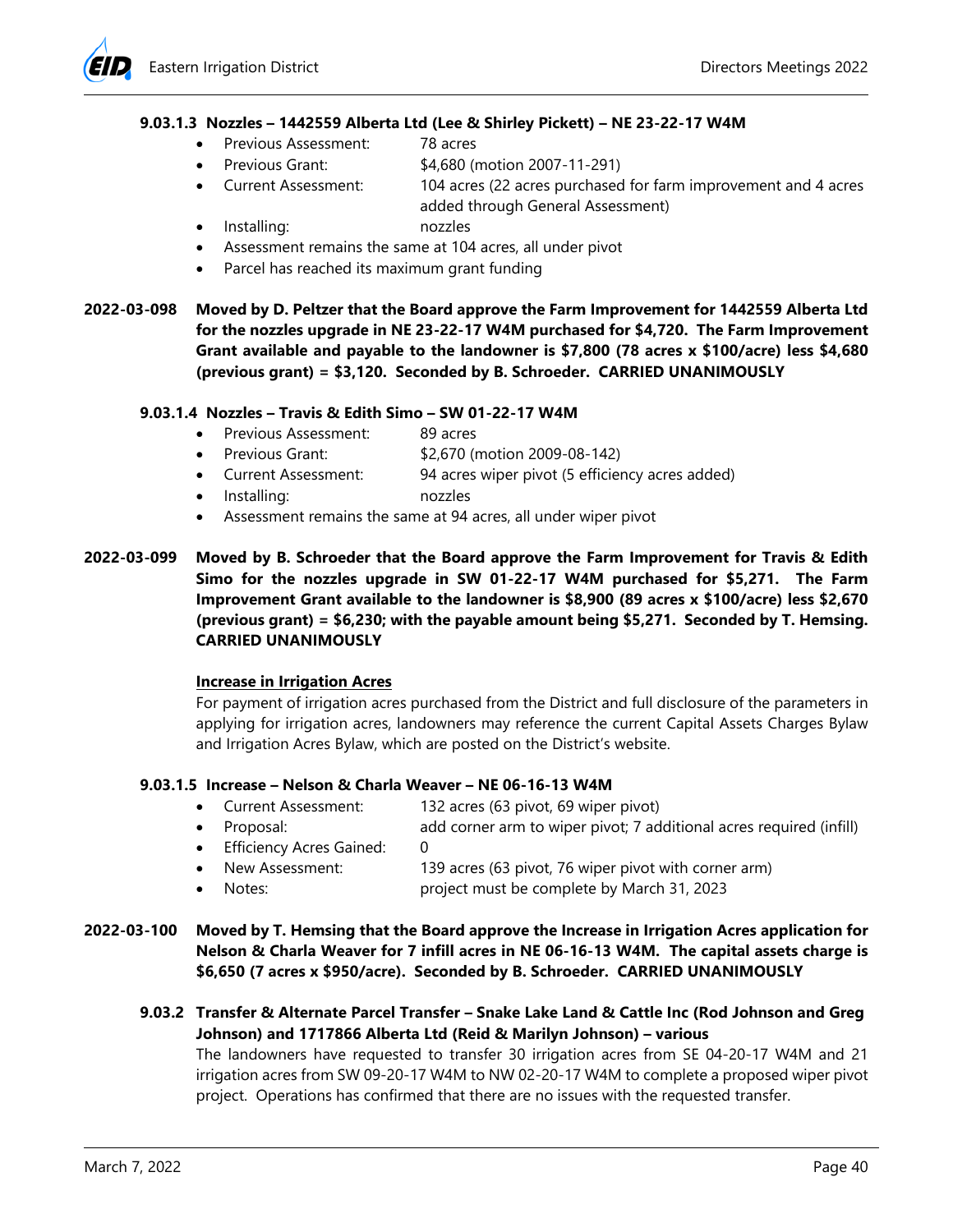# **2022-03-101 Moved by B. Schmidt that the Board approve the transfer of:**

- **30 irrigation acres from SE 04-20-17 W4M; lands being owned by Snake Lake Land & Cattle Inc; and**
- **21 irrigation acres from SW 09-20-17 W4M; lands being owned by 1717866 Alberta Ltd to:**

# **NW 02-20-17 W4M; lands being owned by Snake Lake Land & Cattle Inc. Seconded by T. Hemsing. CARRIED UNANIMOUSLY**

For the 2022 irrigation season, 1717866 Alberta Ltd is requesting an alternate parcel transfer of 7 irrigation acres from SW 15-19-14 W4M and 7 irrigation acres from SE 15-19-14 W4M to Snake Lake Land & Cattle Inc in NW 02-20-17 W4M for infill of the wiper pivot. Operations has no concerns with the alternate parcel transfer.

**2022-03-102 Moved by B. Schmidt that the Board approve the 2022 alternate parcel transfer from 1717866 Alberta Ltd, 7 acres in SW 15-19-14 W4M and 7 acres in SE 15-19-14 W4M, to Snake Lake Land & Cattle Inc in NW 02-20-17 W4M. Seconded by T. Hemsing. CARRIED UNANIMOUSLY** 

# **9.03.3 County of Newell Water Project – Phase 2**

To confirm the continuation of the District's support of the County of Newell Water Project, a motion was carried recognizing Phase 2 of the project with equivalent support as was shown with Phase 1.

- **2022-03-103 Moved by R. Owen that in support of the County of Newell Water Project Phase 2, the EID continue to contribute funds to the County for reimbursement to water users who have connected to the system, subject to:** 
	- **the water user owning land with assessed irrigation acres or terminable acres; and**
	- **reimbursement being limited to one grant of \$2,000 per water user.**

**Seconded by T. Hemsing. CARRIED UNANIMOUSLY** 

[10:30 a.m. S. Connauton exited the meeting; R. Volek entered.]

# **9.04 Grazing**

R. Volek presented the following Grazing Report.

# **9.04.1 Private Grazing Lease Fee Calculation**

To aid continuing dialogue, a history and explanation of the Private Grazing Lease fee calculation was provided to Directors, explaining that this formula was developed to charge similar amounts for using EID pasture, whether through Private Leases or Community Associations. The current 5 year rate is summarized as follows:

#### **Convenience Factor Carrying Capacity Factor**

 $($4.00/a$ cre for 1<sup>st</sup> 160 acres) +  $($5.00 x$  remaining AUM over 26) + (Comm. Grazing Rate)(full AUM)

It was noted that this formula, with 5 year rate reviews built into the agreements, has been in use since 2008 when all the long term PGLs were re-signed or tendered out. Every lease has been assessed and rated for AUM capacity. If choosing to run cattle in a Community Grazing Association, the member will be deducted 1 head per every 5 AUM that the PGL is assessed at. 2013 saw a \$1 increase to the Convenience Factor for the first 160 acres and in 2018 a \$1 increase to the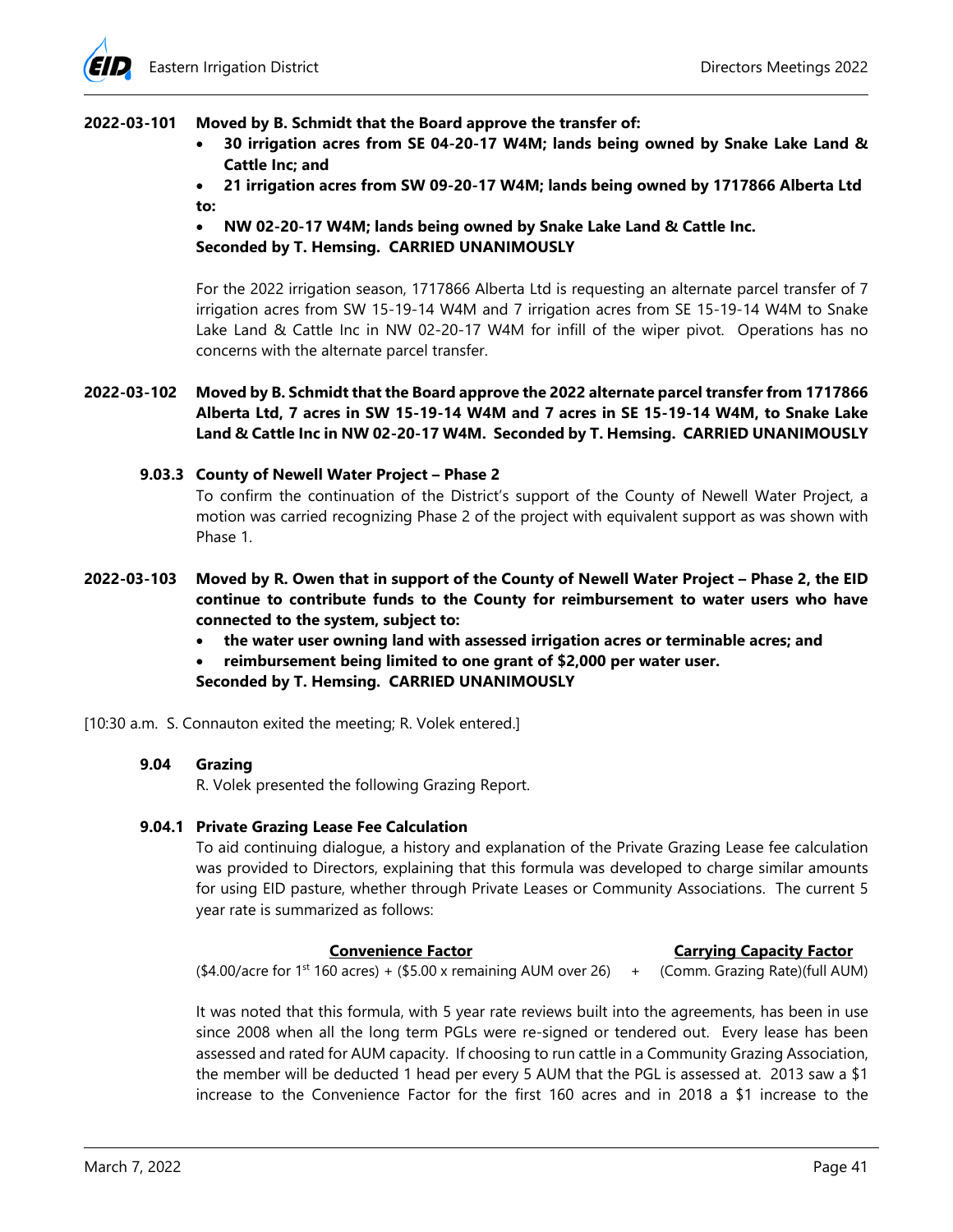

Convenience Factor for AUMs over 26 was approved. The next review will be for 2023 when the 30 year agreements are reviewed for eligibility of mid-way renewals.

## **9.04.2 Set Turn-Out Dates**

Although early pasture conditions heading into the 2022 grazing season are uncertain, setting the turn-out dates now enables associations and members to tentatively schedule cattle and book trucks. Pasture conditions will be assessed in April and if consensus results in delaying the turn-out dates, the GAC will make a recommendation to the EID Board for discussion at the April Board of Directors Meeting.

# **2022-03-104 Moved by R. Owen that the Cattle Grazing Turn-Out Date for regrass/tame pasture be May 2nd and for native pasture be May 14th. Seconded by D. Peltzer. CARRIED UNANIMOUSLY**

#### **9.04.3 PGL #7083 – Results of Tender**

Private Grazing Lease #7083 was tendered out for a 1 year agreement for the 2022 grazing season, without the standard restrictions of minimum bid, 640 acre limitation, and Community Grazing Lease deduction. It was also made clear to bidders that no water supply exists on the parcel.

| <b>PGL #7083</b><br>1 Year<br><b>53 AUM</b><br>302 acres |            |         |            |              |
|----------------------------------------------------------|------------|---------|------------|--------------|
| <b>Bidder</b>                                            | Amount     | \$/AUM  | <b>GST</b> | <b>Total</b> |
| Douglass Agro Ltd                                        | \$5,150.00 | \$97.17 | \$257.50   | \$5,407.50   |
| (Russell & Pam Douglass)                                 |            |         |            |              |
| Paul & Kristie Paetkau                                   | \$2,900.00 | \$54.72 | \$145.00   | \$3,045.00   |

- **2022-03-105 Moved by T. Hemsing that as high bidder, and by meeting land and residency requirements, a one-year agreement for PGL #7083 be awarded to Douglass Agro Ltd. Seconded by B. Schmidt. CARRIED UNANIMOUSLY**
- **2022-03-106 Moved by B. Schroeder that the Board resolve into the Committee of the Whole. Seconded by T. Hemsing. CARRIED UNANIMOUSLY** 
	- **9.04.4 Irrigated Pasture Expansion Review**

**9.04.5 JBS Update**

[1:10 p.m. R. Volek exited the meeting.]

- **10.0 AIDA**
- **11.0 Rural Water Use Agreements**
- **10.0 AIDA cont'd**
- **12.0 Snake Lake Reservoir Project Update**
- **13.0 Annual General Meeting**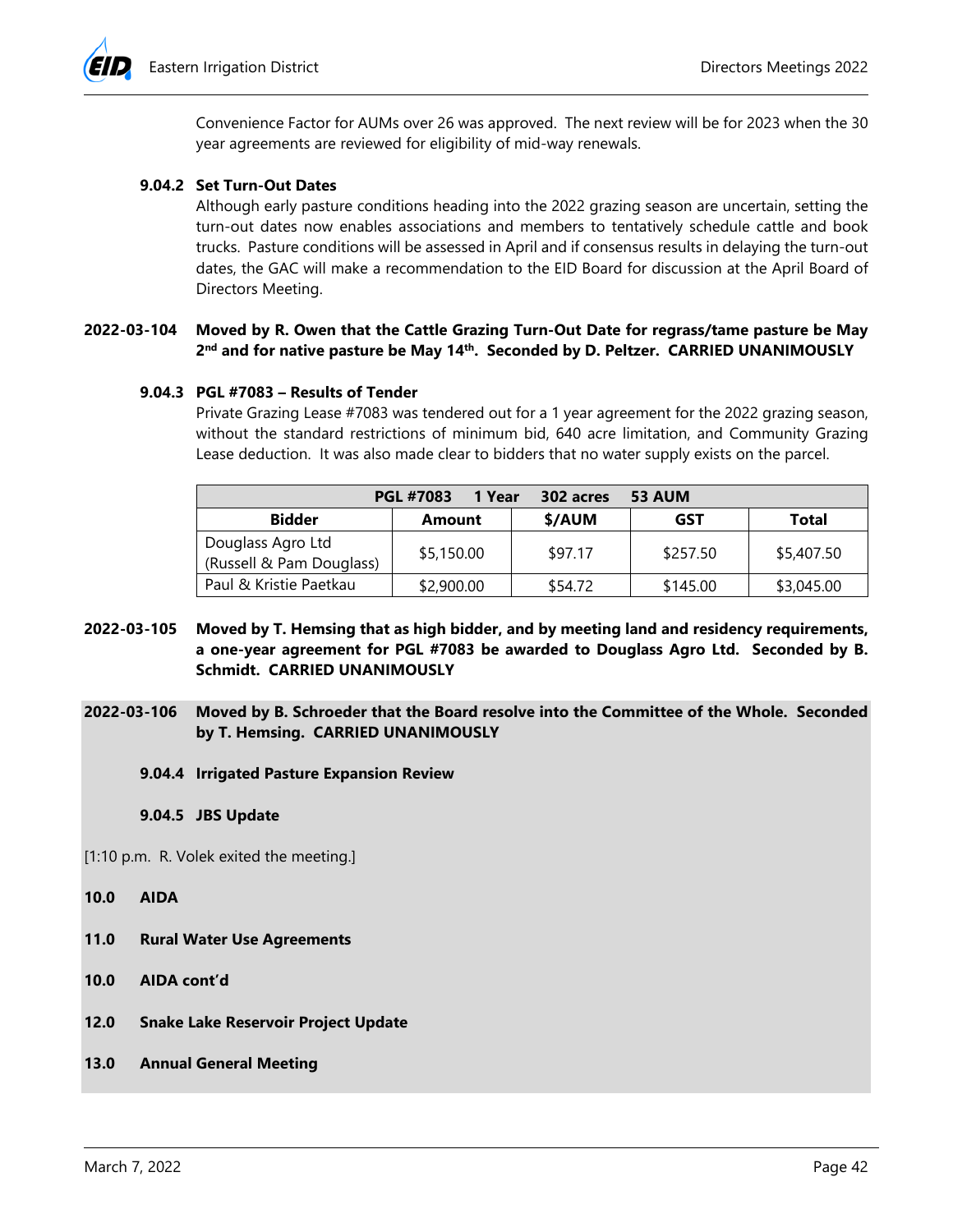

# **2022-03-107 Moved by B. Schmidt that the meeting be reconvened. Seconded by T. Hemsing. CARRIED UNANIMOUSLY**

*DIRECTION ARISING FROM THE IN CAMERA PORTION OF THE MEETING* 

### **9.04.4 Irrigated Pasture Expansion Review**

Direction was given to staff and Admin for discussions at the next GAC Meeting around possible irrigated pasture expansion on EID lands.

# **9.04.5 JBS Update**

A motion regarding setting a land rental fee for Pivots C and D followed the in camera portion of the meeting. Direction was also given to staff and Admin concerning any requests of emergency TIW discharges that may be received in the future.

#### **10.0 AIDA**

Direction was given regarding the Board's preference in the raised matter. Mr. Hemsing will also enquire of the rationale around the waiving of a fee.

## **11.0 Rural Water Use Agreements**

## **10.0 AIDA cont'd**

EID Board consensus was obtained to support the next South Saskatchewan River Operation Model contracted by AIDA.

#### **12.0 Snake Lake Reservoir Project Update**

A tour of the Snake Lake Reservoir project area will be arranged for Directors. Direction was given to I. Friesen regarding the proposal brought forward.

#### **13.0 Annual General Meeting**

I. Friesen received feedback on his General Manager's presentation for the AGM. It was requested that information from the Maximum Water Bylaw be included in the upcoming spring newsletter regarding the cost/inch/acre for 4 allowable inches above the 24"/individual parcel limit.

#### *CONTINUATION OF THE AGENDA*

# **9.0 Lands cont'd**

#### **9.04.5 JBS Update cont'd**

Upon notification of 2022 cropping plans, it has been determined that the EID will not receive full grazing benefits for Pivots C and D east of Hwy #36, which are under contract with JBS. In light of this information, the following motion was carried.

# **2022-03-108 Moved by B. Schmidt that for JBS use in 2022, a land rental fee of \$200/acre be set for Pivots C and D in E ½ 02-20-15 W4M and Pt SE 11-20-15 W4M. Seconded by D. Peltzer. CARRIED UNANIMOUSLY**